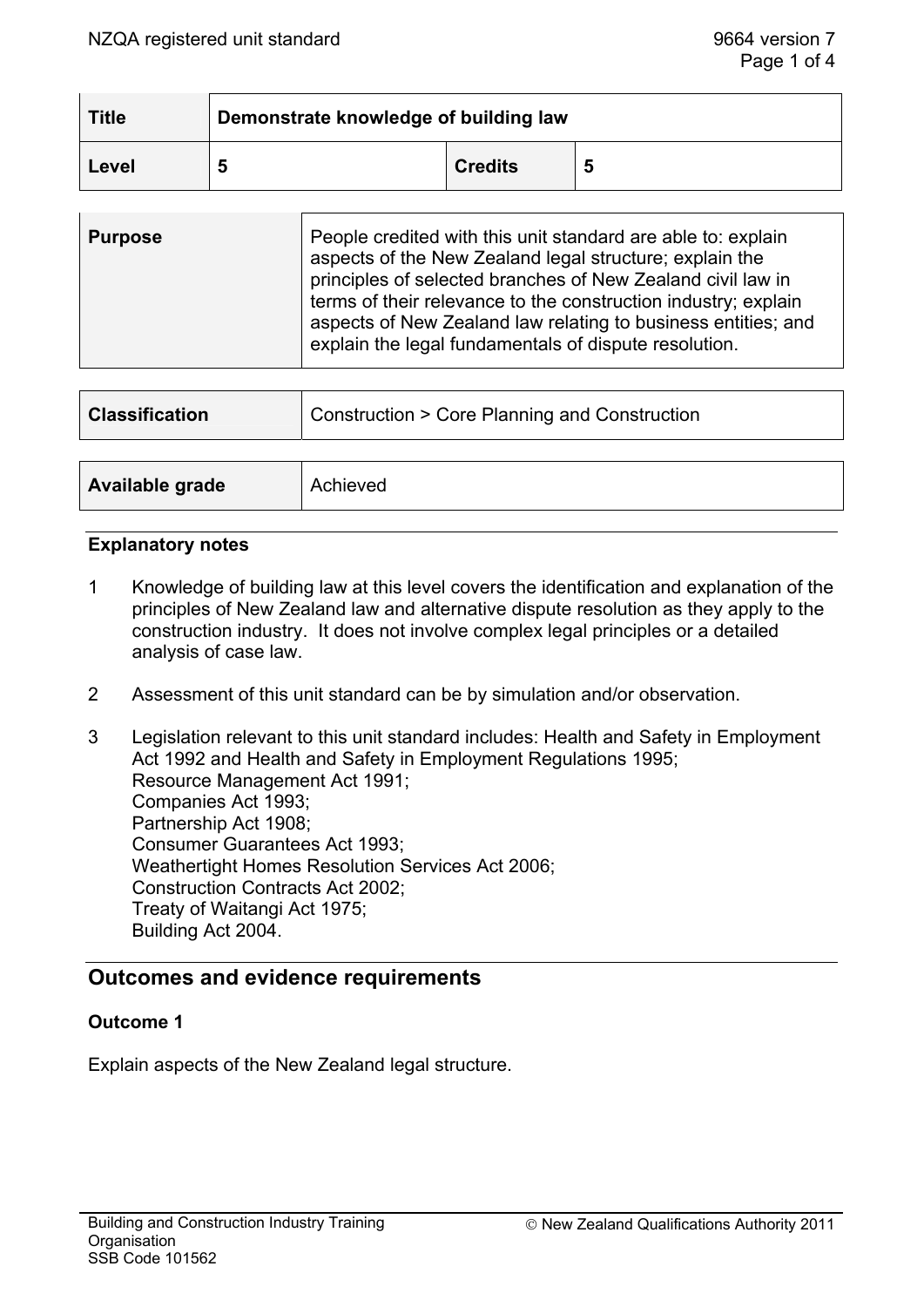## **Evidence requirements**

1.1 Explanation of New Zealand's legal system establishes its sources and current structure.

> Range sources – common law, equity, statute law; current structure – parliament, executive, judiciary, ombudsman.

1.2 Explanation of the legal standing of the Treaty of Waitangi establishes its impact on the law generally, and on the construction industry in particular.

## **Outcome 2**

Explain the principles of selected branches of New Zealand civil law in terms of their relevance to the construction industry.

Range contract, tort, land.

### **Evidence requirements**

2.1 Description of selected branches of New Zealand law identifies and explains their principles.

Range obligations, entitlements.

- 2.2 Explanation of statutes establishes their relevance to the construction industry.
	- Range Resource Management Act 1991, Health and Safety in Employment Act 1992 and Health and Safety in Employment Regulations 1995, Weathertight Homes Resolution Service Act 2006, Construction Contracts Act 2002, Building Act 2004.

### **Outcome 3**

Explain aspects of New Zealand law relating to business entities.

Range sole traders, partnerships, companies.

### **Evidence requirements**

- 3.1 Explanation of New Zealand law relating to business entities in the construction industry establishes business entities' principles.
	- Range liability, ownership, accounting responsibilities.
- 3.2 Laws are described in terms of their impact on business entities in the construction industry.
	- Range Companies Act 1993, Partnership Act 1908, Consumer Guarantees Act 1993.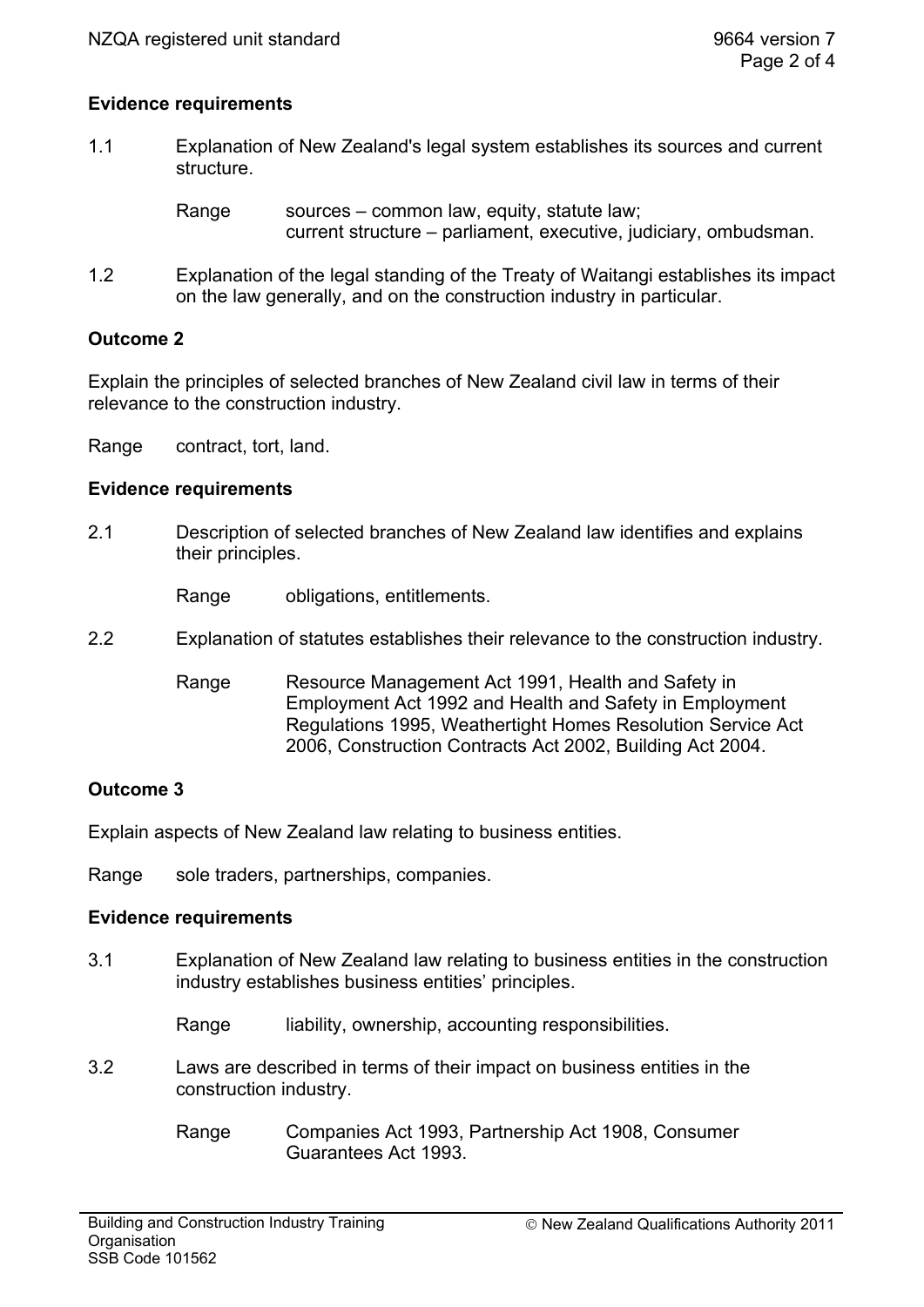# **Outcome 4**

Explain the legal fundamentals of dispute resolution.

## **Evidence requirements**

4.1 Methods of dispute resolution are differentiated in terms of their aims and procedures.

Range litigation, arbitration, adjudication, mediation, conciliation.

4.2 Methods of dispute resolution are identified for dispute situations that arise in the construction industry.

Range three different types of dispute situation.

**Planned review date** <sup>31</sup> December 2015

#### **Status information and last date for assessment for superseded versions**

| <b>Process</b>  | <b>Version</b> | <b>Date</b>      | <b>Last Date for Assessment</b> |
|-----------------|----------------|------------------|---------------------------------|
| Registration    |                | 21 March 1997    | 31 December 2014                |
| <b>Revision</b> | 2              | 10 December 1997 | 31 December 2014                |
| <b>Revision</b> | 3              | 27 October 1999  | 31 December 2014                |
| <b>Revision</b> | 4              | 7 June 2000      | 31 December 2014                |
| <b>Review</b>   | 5              | 20 March 2003    | 31 December 2014                |
| <b>Revision</b> | 6              | 19 July 2004     | 31 December 2014                |
| <b>Review</b>   | 7              | 18 March 2011    | N/A                             |

| Accreditation and Moderation Action Plan (AMAP) reference                       | 0048 |  |  |  |
|---------------------------------------------------------------------------------|------|--|--|--|
| This AMAP can be accessed at http://www.nzga.govt.nz/framework/search/index.do. |      |  |  |  |

### **Please note**

Providers must be granted consent to assess against standards (accredited) by NZQA, or an inter-institutional body with delegated authority for quality assurance, before they can report credits from assessment against unit standards or deliver courses of study leading to that assessment.

Industry Training Organisations must be granted consent to assess against standards by NZQA before they can register credits from assessment against unit standards.

Providers and Industry Training Organisations, which have been granted consent and which are assessing against unit standards must engage with the moderation system that applies to those standards.